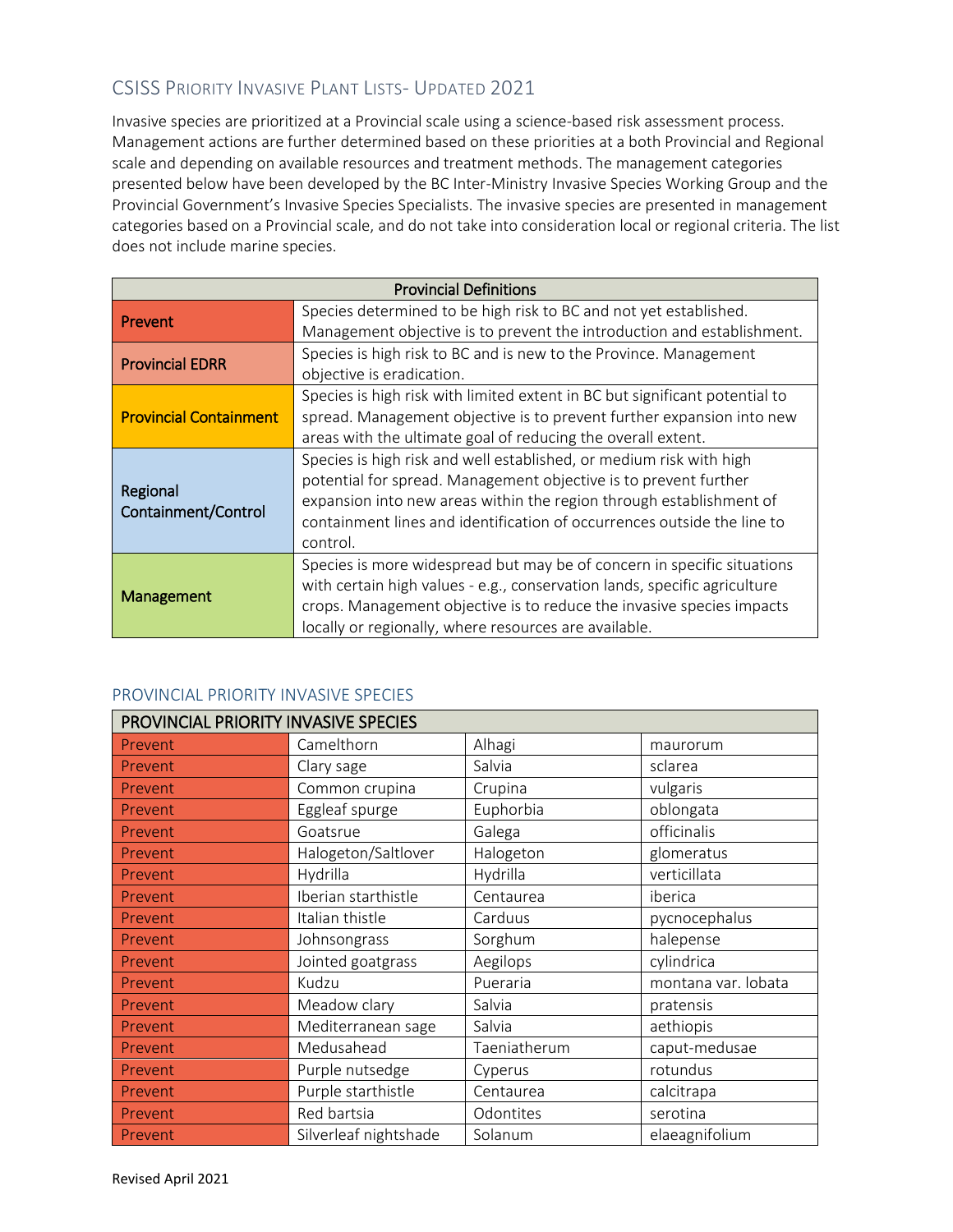| Prevent                         | Slender/Meadow<br>foxtail | Alopecurus     | myosuroides                     |
|---------------------------------|---------------------------|----------------|---------------------------------|
| Prevent                         | Slenderflower thistle     | Carduus        | tenuiflorus                     |
| Prevent                         | Spring milletgrass        | Milium         | vernale                         |
| Prevent                         | Spurge Flax               | Thymelaea      | passerina                       |
| Prevent                         | Squarrose knapweed        | Centaurea      | virgata ssp. squarrosa          |
| Prevent                         | Syrian bean-caper         | Zygophyllum    | fabago                          |
| Prevent                         | Texas blueweed            | Helianthus     | ciliaris                        |
| Prevent                         | Water soldier             | Stratiotes     | aloides                         |
| <b>Provincial EDRR</b>          | African rue               | Peganum        | harmala                         |
| <b>Provincial EDRR</b>          | <b>Black henbane</b>      | Hyoscyamus     | niger                           |
|                                 | <b>Brazilian</b>          |                |                                 |
| <b>Provincial EDRR</b>          | elodea/Waterweed          | Egeria         | densa                           |
| <b>Provincial EDRR</b>          | Dyer's woad               | Isatis         | tinctoria                       |
| <b>Provincial EDRR</b>          | European common           |                | australis                       |
|                                 | reed                      | Phragmites     |                                 |
| <b>Provincial EDRR</b>          | Flowering rush            | <b>Butomus</b> | umbellatus                      |
| <b>Provincial EDRR</b>          | Giant reed                | Arundo         | donax                           |
| <b>Provincial EDRR</b>          | Invasive cordgrasses      | Spartina       | spp.                            |
| <b>Provincial EDRR</b>          | Maltese star thistle      | Centaurea      | melitensis                      |
| <b>Provincial EDRR</b>          | Mouse-ear hawkweed        | Hieracium      | pilosella                       |
| <b>Provincial EDRR</b>          | Perennial pepperweed      | Lepidium       | latifolium                      |
| <b>Provincial EDRR</b>          | Shiny geranium            | Geranium       | lucidum                         |
| <b>Provincial EDRR</b>          | Slender false brome       | Brachypodium   | sylvaticum subsp.<br>sylvaticum |
| <b>Provincial EDRR</b>          | Water hyacinth*           | Eichhornia     | crassipes                       |
| <b>Provincial EDRR</b>          | Water lettuce*            | Pistia         | stratiotes                      |
| <b>Provincial EDRR</b>          | Yellow floating heart     | Nymphoides     | peltata                         |
| <b>Provincial EDRR</b>          | Yellow starthistle*       | Centaurea      | solstitialis                    |
| Provincial<br>Containment       | Garlic mustard            | Alliaria       | petiolata                       |
| Provincial<br>Containment       | Giant hogweed             | Heracleum      | mantegazzianum                  |
| Provincial<br>Containment       | North African grass       | Ventenata      | dubia                           |
| Provincial                      |                           |                |                                 |
| Containment                     | Poison hemlock            | Conium         | maculatum                       |
| Provincial                      |                           |                |                                 |
| Containment                     | Rush skeletonweed         | Chondrilla     | juncea                          |
| Provincial                      |                           |                |                                 |
| Containment                     | Teasel                    | Dipsacus       | fullonum                        |
| Provincial                      | Wild chervil              | Anthriscus     | sylvestris                      |
| Containment                     |                           |                |                                 |
| Provincial<br>Containment       | Wild parsnip              | Pastinaca      | sativa                          |
| Regional<br>Containment/Control | Blueweed                  | Echium         | vulgare                         |
| Regional<br>Containment/Control | Common bugloss            | Anchusa        | officinalis                     |
| Regional<br>Containment/Control | Common tansy              | Tanacetum      | vulgare                         |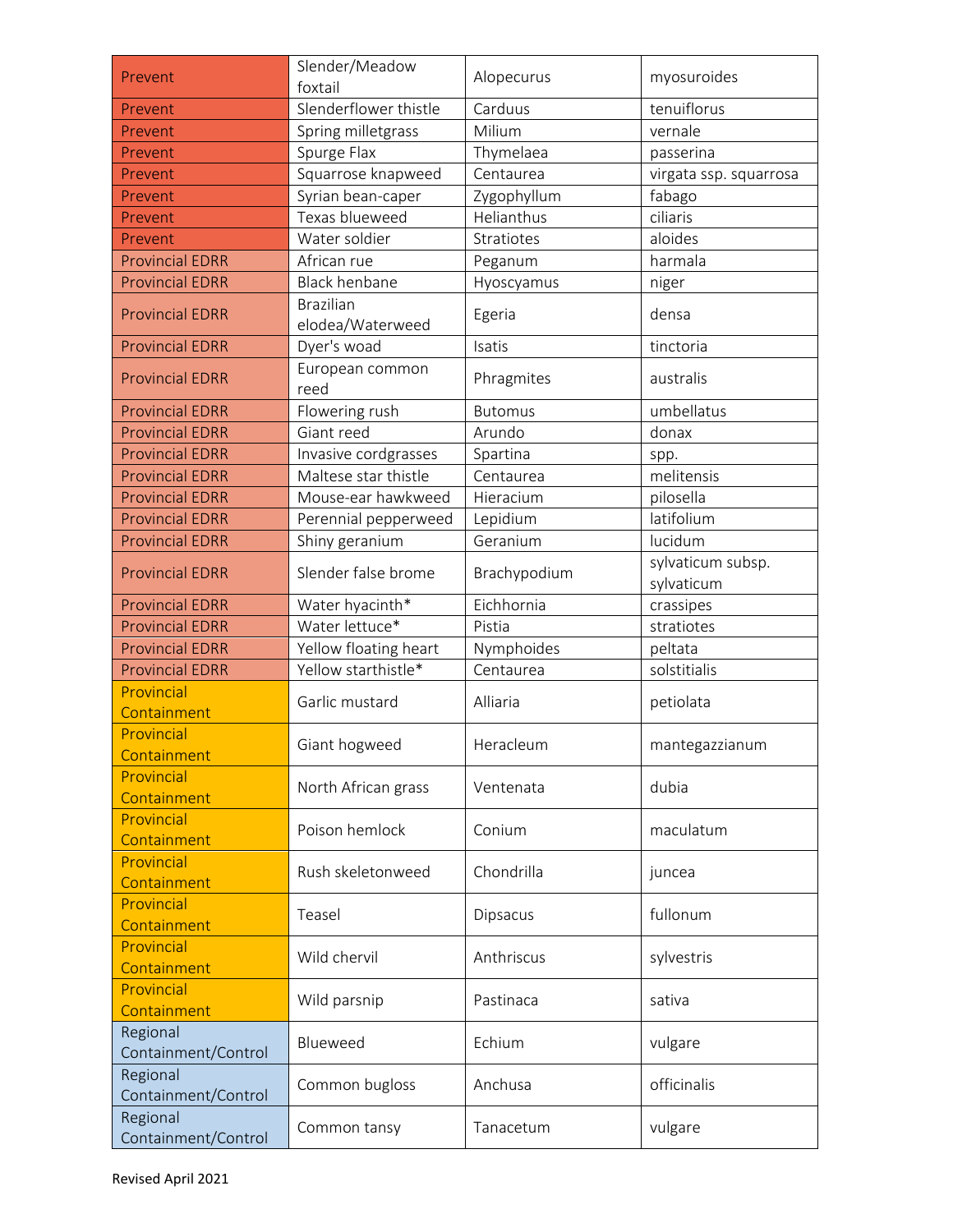| Regional<br>Containment/Control | Field scabious                              | Knautia                            | arvensis     |
|---------------------------------|---------------------------------------------|------------------------------------|--------------|
| Regional<br>Containment/Control | Himalayan blackberry                        | Rubus                              | armeniacus   |
| Regional<br>Containment/Control | Himalayan knotweed                          | Persicaria                         | wallichii    |
| Regional<br>Containment/Control | Hoary alyssum                               | Berteroa                           | incana       |
| Regional<br>Containment/Control | Hoary cress                                 | Cardaria                           | draba        |
| Regional<br>Containment/Control | Knotweeds (Japanese,<br>Giant and Bohemian) | Fallopia/Reynoutria &<br>Polygonum | spp.         |
| Regional<br>Containment/Control | Leafy spurge                                | Euphorbia                          | esula        |
| Regional<br>Containment/Control | Marsh plume thistle                         | Cirsium                            | palustre     |
| Regional<br>Containment/Control | Orange hawkweed                             | Hieracium                          | aurantiacum  |
| Regional<br>Containment/Control | Policeman's<br>helmet/Himalayan<br>balsam   | Impatiens                          | glandulifera |
| Regional<br>Containment/Control | Puncturevine                                | Tribulus                           | terrestris   |
| Regional<br>Containment/Control | Scotch broom                                | Cytisus                            | scoparius    |
| Regional<br>Containment/Control | Spotted knapweed                            | Centaurea                          | stoebe       |
| Regional<br>Containment/Control | Whiplash hawkweed                           | Hieracium                          | flagellare   |
| Regional<br>Containment/Control | Yellow archangel                            | Lamium                             | galeobdolon  |
| Regional<br>Containment/Control | Yellow flag iris                            | Iris                               | pseudacorus  |
| Management                      | Bur chervil                                 | Anthriscus                         | caucalis     |
| Management                      | Carpet burweed                              | Soliva                             | sessilis     |
| Management                      | Cypress spurge                              | Euphorbia                          | cyparissias  |
| Management                      | Gorse                                       | Ulex                               | europaeus    |
| Management                      | Invasive yellow<br>hawkweeds                | Hieracium                          | spp.         |
| Management                      | Longspine Sandbur                           | Cenchrus                           | longispinus  |
| Management                      | Mountain bluet                              | Centaurea                          | montana      |
| Management                      | Purple loosestrife                          | Lythrum                            | salicaria    |
| Management                      | Scentless chamomile                         | Tripleurospermum                   | inodorum     |
| Management                      | Scotch thistle                              | Onopordum                          | acanthium    |
| Management                      | Spurge laurel                               | Daphne                             | laureola     |
| Management                      | Sulphur cinquefoil                          | Potentilla                         | recta        |
| Management                      | Sweet fennel                                | Foeniculum                         | vulgare      |
| Management                      | Tansy ragwort                               | Jacobaea                           | vulgaris     |

\**Status under review*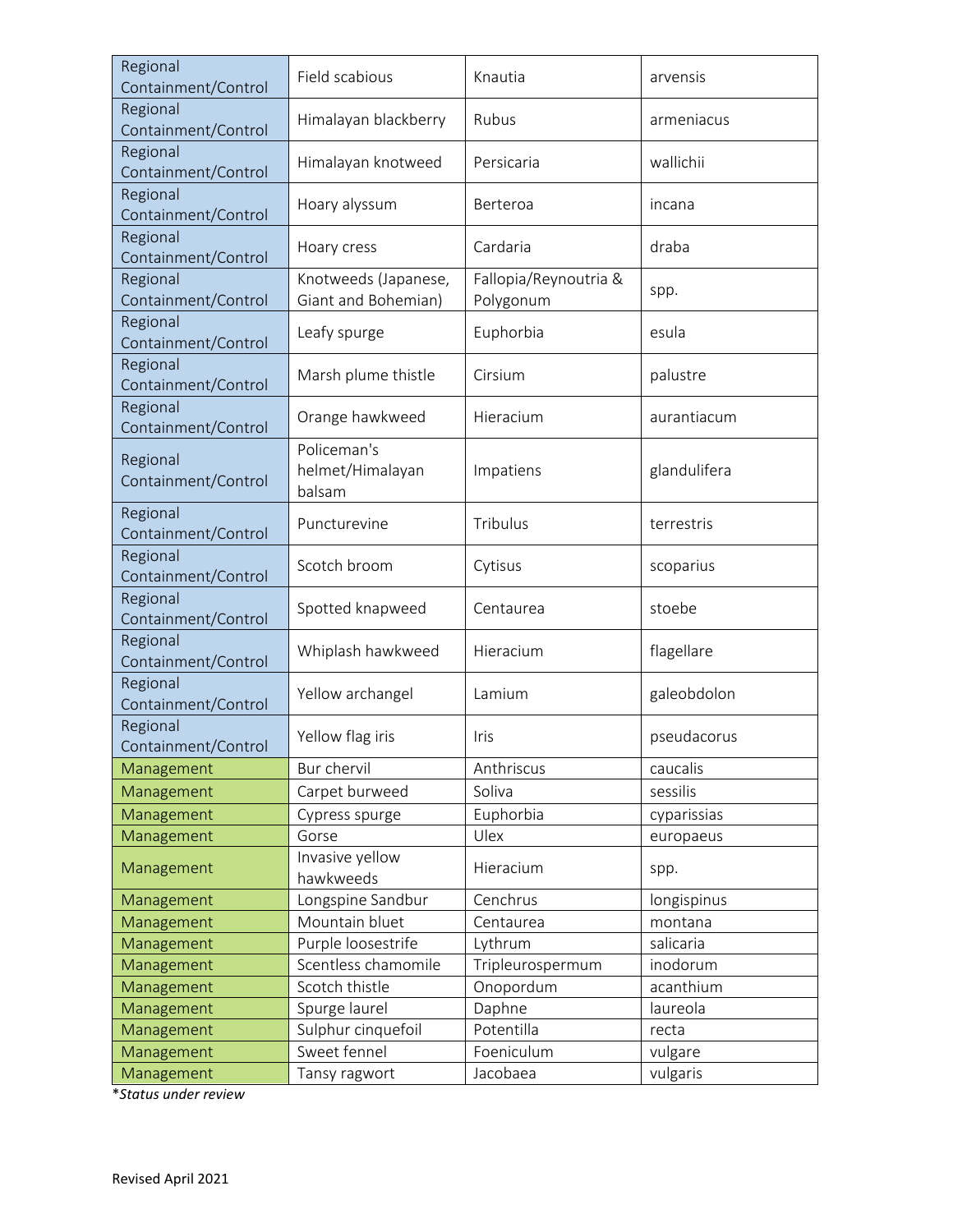## Definition of Priority Ranking Categories for Invasive Plants

| <b>Priority Ranking</b>                                      | Description                                                                                                                                                                                                                                                                                                                                                                                                                                                                                                                                  |
|--------------------------------------------------------------|----------------------------------------------------------------------------------------------------------------------------------------------------------------------------------------------------------------------------------------------------------------------------------------------------------------------------------------------------------------------------------------------------------------------------------------------------------------------------------------------------------------------------------------------|
| <b>Regional EDRR</b><br>(1)                                  | High risk invasive plant species not currently known within the Columbia Shuswap<br>Regional District boundary or brand new incursions that are extremely limited in<br>extent (less than 10 very small sites) within the Columbia Shuswap Regional District<br>boundary. Management objective is eradication.                                                                                                                                                                                                                               |
| <b>Eradication and Annual</b><br>Control                     | Species are known in the IPMA but with limited distribution and/or significant<br>potential to spread. Management objective is to control sites annually.                                                                                                                                                                                                                                                                                                                                                                                    |
| (2)                                                          |                                                                                                                                                                                                                                                                                                                                                                                                                                                                                                                                              |
| <b>Containment</b><br>(3)                                    | Species are abundant (with no expectation of eradication) in certain portions of the<br>IPMA but have not yet infested all potential habitats. Management efforts are<br>delineated by containment lines which may be based on geographic (e.g. a specific<br>region) or jurisdictional boundaries (e.g. private gardens only). Some of these<br>species have biocontrol (BC) agents available which may be useful within the<br>containment line. Containment is the management objective. Treat all sites outside<br>of containment lines. |
| Established (biocontrol or<br>site-specific approach)<br>(4) | Widespread species beyond landscape-level control and/or have relatively low<br>impact. Land managers may choose to treat these species at high priority sites (e.g.<br>wildlife habitat, corridors of spread, adjacent to agricultural land, restoration goals,<br>etc.) based on specific land management objectives. Some of these species have<br>biological control (BC) agents available.                                                                                                                                              |
| Insufficient information<br>(5)                              | Insufficient information for these species on their distribution, impacts, potential<br>for spread and/or feasibility of control. Further information is required.                                                                                                                                                                                                                                                                                                                                                                           |

### Priority invasive plants in the Columbia Shuswap by IPMA

| <b>Species</b>                | Bio-<br>control? | Relevant<br>legislation <sup>1</sup> | Salmon Arm<br><b>IPMA</b> | Revelstoke<br><b>IPMA</b> | Golden IPMA    |
|-------------------------------|------------------|--------------------------------------|---------------------------|---------------------------|----------------|
| Annual sow thistle (SONC OLE) |                  | WCA, CCSCJ                           | $\overline{4}$            | $\overline{4}$            | $\overline{4}$ |
| Baby's breath (GYPS PAN)      |                  | CCSCJ, FRPA                          | $\overline{2}$            | 2                         | $\overline{2}$ |
| Bachelor's button (CENT CYA)  |                  |                                      | 5                         | 5                         | 5              |
| Bighead knapweed (CENT MAC)   |                  |                                      | 1                         | 1                         | 1              |
| Black knapweed (CENT NIG)     | Y                | <b>FRPA</b>                          | $\overline{2}$            | 2                         | 5              |
| Black locust (ROBI PSE)       |                  |                                      | 5                         | 5 <sup>1</sup>            | 5 <sup>1</sup> |
| Blueweed (ECHI VUL)           |                  | WCA, CCSCJ,<br><b>FRPA</b>           | $\overline{2}$            | $\overline{2}$            | $\overline{2}$ |
| Bohemian knotweed (FALL BOH)  |                  | <b>WCA</b>                           | $\overline{2}$            | $\overline{2}$            | $\overline{2}$ |
| Brown Knapweed (CENT JAC)     |                  | <b>FRPA</b>                          | 5                         | $\overline{5}$            | $\overline{5}$ |
| Buffalobur (SOLA ROS)         |                  |                                      | 1                         | 1                         | 1              |
| Bull thistle (CIRS VUL)       | γ                | CCSCJ, FRPA                          | $\overline{4}$            | $\overline{4}$            | $\overline{4}$ |
| Bur chervil (ANTH CAU)        |                  | <b>WCA</b>                           | 1                         | 1                         | 1              |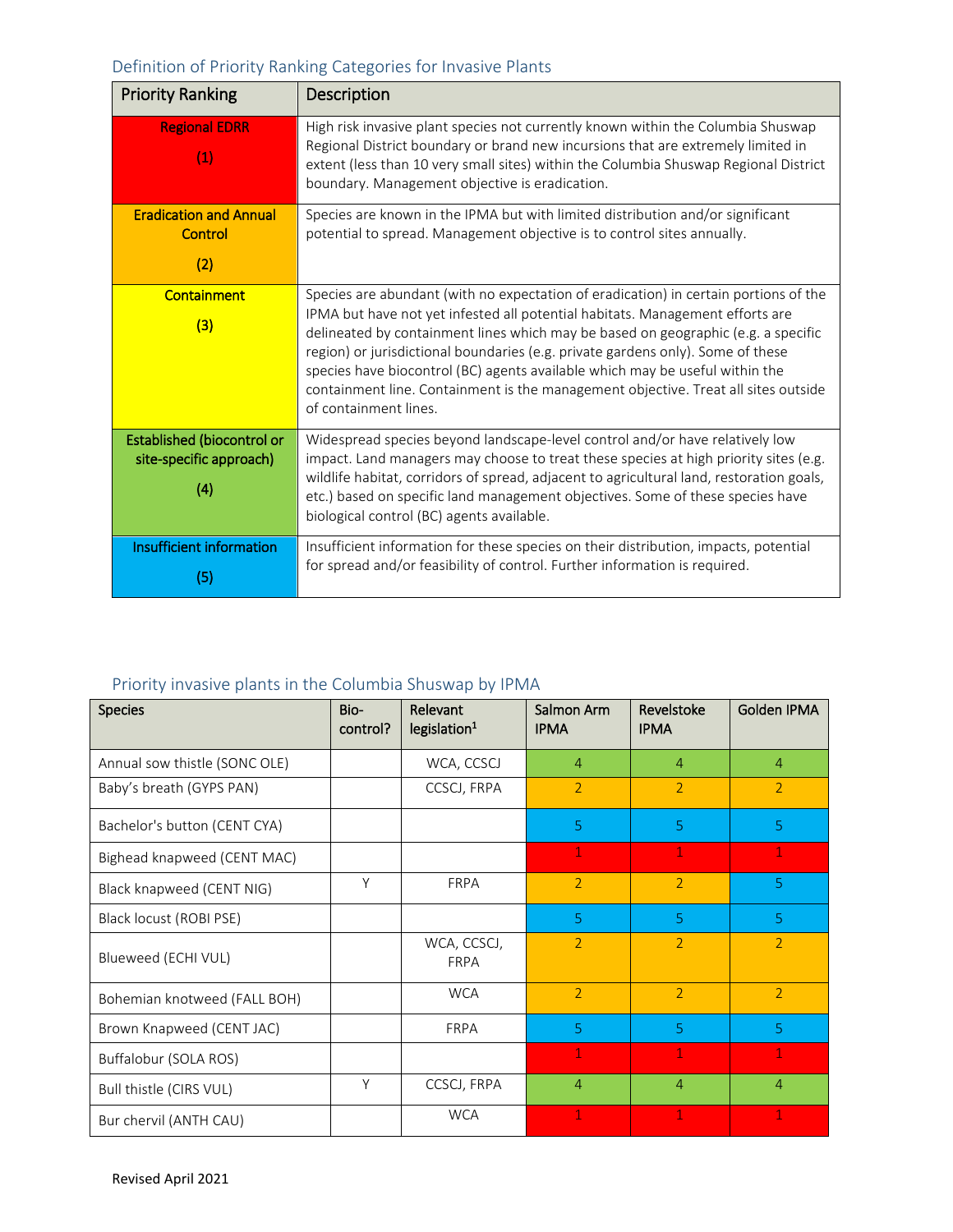| Burdock (ARCT SPP)                                                                                                                                                                                                                                                                                                                              |   | WCA, CCSCJ,<br>FRPA                | $\overline{4}$ | $\overline{4}$ | $\overline{4}$ |
|-------------------------------------------------------------------------------------------------------------------------------------------------------------------------------------------------------------------------------------------------------------------------------------------------------------------------------------------------|---|------------------------------------|----------------|----------------|----------------|
| Canada thistle (CIRS ARV)                                                                                                                                                                                                                                                                                                                       | Y | WCA, CCSCJ,<br><b>FRPA</b>         | $\overline{4}$ | $\overline{4}$ | $\overline{4}$ |
| Caraway (CARU CAR)                                                                                                                                                                                                                                                                                                                              |   |                                    | $\overline{4}$ | $\overline{4}$ | $\overline{4}$ |
| Carpet burweed (SOLI SES)                                                                                                                                                                                                                                                                                                                       |   | CCSCJ                              | 5              | 5 <sub>1</sub> | 5 <sup>1</sup> |
| Chicory (CICH INT)                                                                                                                                                                                                                                                                                                                              |   |                                    | $\overline{4}$ | $\overline{4}$ | $\overline{4}$ |
| Colt's Foot (TUS FAR)                                                                                                                                                                                                                                                                                                                           |   |                                    | $\mathbf 1$    | $\mathbf{1}$   | $\mathbf{1}$   |
| Common bugloss (ANCH OFF)                                                                                                                                                                                                                                                                                                                       |   |                                    | $\mathbf{1}$   | $\mathbf{1}$   | $\mathbf{1}$   |
| Common comfrey (SYMP OFF)                                                                                                                                                                                                                                                                                                                       |   |                                    | $\overline{4}$ | $\overline{4}$ | $\overline{4}$ |
| Common tansy (TANA VUL)                                                                                                                                                                                                                                                                                                                         |   | WCA, CCSCJ,<br>FRPA                | $\overline{3}$ | $\overline{3}$ | $\overline{2}$ |
| Contain to gardens:<br>- Butterfly bush (BUDD DAV)<br>- Common periwinkle (VINC MIN)<br>- English holly (ILEX AQU)<br>- English ivy (HEDE HEL)<br>- Garden yellow loosestrife(LYSI VUL)<br>- Goutweed (AEGO POD)<br>- Mountain bluet (CENT MON)<br>- Russian olive (ELAE ANG)<br>- Salt cedar/ Tamarisk (TAMA RAM)<br>- Siberian elm (ULMU PUM) |   | CCSCJ (English<br>ivy, Salt cedar) | $\overline{3}$ | $\overline{3}$ | $\overline{3}$ |
| Creeping buttercup (RANU REP)                                                                                                                                                                                                                                                                                                                   |   |                                    | 5              | 5              | 5              |
| Curled dock (RUME CRI)                                                                                                                                                                                                                                                                                                                          |   |                                    | $\overline{4}$ | $\overline{4}$ | $\overline{4}$ |
| Curly leaf pondweed (POTA CRI)                                                                                                                                                                                                                                                                                                                  |   | CCSCJ                              | 5              | 5              | 5              |
| Cypress spurge (EUPH CYP)                                                                                                                                                                                                                                                                                                                       |   |                                    | $\overline{2}$ | $\overline{5}$ | $\overline{2}$ |
| Dalmatian toadflax (LINA DAL)                                                                                                                                                                                                                                                                                                                   | Υ | WCA, CCSCJ,<br>FRPA                | $\overline{4}$ | 4              | $\overline{4}$ |
| Dame's rocket (HESP MAT)                                                                                                                                                                                                                                                                                                                        |   |                                    | $\overline{5}$ | $\overline{5}$ | $\overline{5}$ |
| Diffuse knapweed (CENT DIFF)                                                                                                                                                                                                                                                                                                                    | Υ | WCA, CCSCJ,<br>FRPA                | $\overline{4}$ | $\overline{4}$ | $\overline{2}$ |
| Eurasian Water Milfoil (MYRI SPI)                                                                                                                                                                                                                                                                                                               |   | CCSCJ                              | $\overline{3}$ | $\overline{3}$ | 5 <sup>1</sup> |
| Eyebright (EUPH NEM)                                                                                                                                                                                                                                                                                                                            |   |                                    | 5              | 5              | 5              |
| Field bindweed (CONV ARV)                                                                                                                                                                                                                                                                                                                       |   |                                    | 5              | 5              | 5 <sub>1</sub> |
| Field scabious (KNAU ARV)                                                                                                                                                                                                                                                                                                                       |   | FRPA                               | $\mathbf{1}$   | $\mathbf{1}$   | $\mathbf{1}$   |
| Flat Peavine (LATH SYL)                                                                                                                                                                                                                                                                                                                         |   |                                    | 5              | 5 <sub>1</sub> | 5 <sup>1</sup> |
| Fragrant water lily (NYMP ODO)                                                                                                                                                                                                                                                                                                                  |   |                                    | $\overline{3}$ | 5 <sup>1</sup> | 5              |
| Garlic mustard (ALLI PET)                                                                                                                                                                                                                                                                                                                       |   | WCA, CCSCJ                         | $\mathbf{1}$   | $\mathbf{1}$   | $\mathbf{1}$   |
| Giant hogweed (HERA MAN)                                                                                                                                                                                                                                                                                                                        |   | WCA, CCSCJ                         | $\mathbf{1}$   | $\mathbf{1}$   | $\mathbf{1}$   |
| Giant knotweed (FALL SAC)                                                                                                                                                                                                                                                                                                                       |   | WCA, CCSCJ,                        | $\mathbf{1}$   | $\,1\,$        | $\mathbf 1$    |

Revised April 2021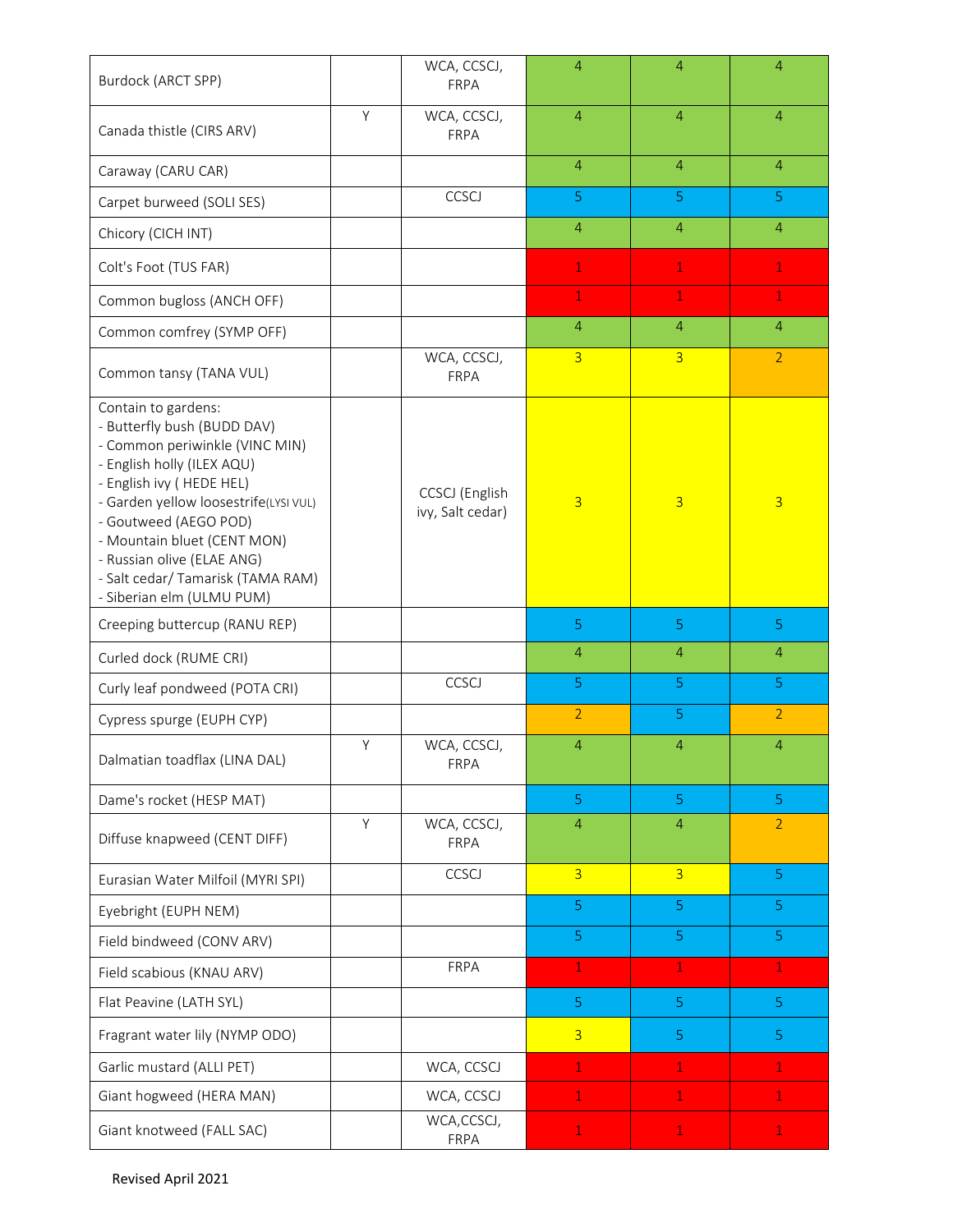| Gorse (ULEX EUR)                                 |   | WCA, CCSCJ,<br>FRPA | $\mathbf{1}$   | $\mathbf{1}$   | $\mathbf{1}$   |
|--------------------------------------------------|---|---------------------|----------------|----------------|----------------|
| Greater celandine (CHEL MAJ)                     |   |                     | 5              | 5              | 5              |
| Greater knapweed (CENT SCA)                      |   |                     | $\mathbf{1}$   | 1              | $\mathbf{1}$   |
| Green foxtail / green bristlegrass<br>(SETA VIR) |   |                     | 5              | 5              | 5              |
| Hairy cat's ear (HYPO RAD)                       |   |                     | 5              | $\overline{5}$ | 5              |
| Hedge false bindweed (CALY SEP)                  |   |                     | 5              | 5 <sub>1</sub> | 5              |
| Himalayan blackberry (RUBU ARM)                  |   | CCSCJ               | $\overline{2}$ | 2              | 5              |
| Himalayan knotweed (POLY POL)                    |   | <b>WCA</b>          | $\mathbf{1}$   | $\mathbf 1$    | $\mathbf{1}$   |
| Hoary alyssum (BERT INC)                         |   | FRPA                | $\overline{4}$ | $\overline{2}$ | $\overline{2}$ |
| Hoary cress (CARD DRA)                           |   | WCA, CCSCJ,<br>FRPA | 1              | 1              | $\mathbf{1}$   |
| Hound's tongue (CYNO OFF)                        | Y | WCA, CCSCJ,<br>FRPA | $\overline{4}$ | $\overline{4}$ | $\overline{4}$ |
| Japanese butterbur (PETA JAP)                    |   |                     | $\mathbf{1}$   | $\mathbf{1}$   | $\mathbf{1}$   |
| Japanese knotweed (FALL JAP)                     |   | WCA, CCSCJ,<br>FRPA | $\overline{2}$ | $\overline{2}$ | $\overline{2}$ |
| Knapweed species (CENT SPP)                      | Y |                     | $\overline{4}$ | $\overline{4}$ | $\overline{2}$ |
| Kochia (KOCH SCO)                                |   |                     | 5              | 5              | $\overline{5}$ |
| Lady's thumb (POLY PER)                          |   |                     | 5              | 5              | 5              |
| Leafy spurge (EUPH ESU)                          | Y | WCA, CCSCJ,<br>FRPA | $\overline{2}$ | $\overline{2}$ | $\overline{2}$ |
| Longspine sandbur (CENC LON)                     |   |                     | $\mathbf{1}$   | $\mathbf{1}$   | $\mathbf{1}$   |
| Marsh plume thistle (CIRS PALU)                  |   | FRPA                | $\overline{3}$ | $\overline{2}$ | 5              |
| Meadow buttercup (RANU ACR)                      |   |                     | $\overline{4}$ | $\overline{4}$ | $\overline{4}$ |
| Meadow goat's beard (TRAG PRA)                   |   |                     | $\overline{4}$ | $\overline{4}$ | 5              |
| Meadow knapweed (CENT DEB)                       | Y | WCA, CCSCJ,<br>FRPA | $\overline{4}$ | $\overline{4}$ | $\overline{2}$ |
| Night-flowering catchfly (SILE NOC)              |   |                     | 5              | 5 <sub>1</sub> | 5              |
| Nightshade (SOLA SPP)                            |   |                     | $\overline{4}$ | 5              | 5              |
| Nodding thistle (CARD NUT)                       | Y | CCSCJ, FRPA         | $\mathbf{1}$   | $\mathbf{1}$   | $\mathbf{1}$   |
| North Africa grass (VENT DUB)                    |   |                     | $\mathbf{1}$   | $\mathbf{1}$   | $\mathbf{1}$   |
| Orange hawkweed (HIER AUR)                       |   | WCA, CCSCJ,<br>FRPA | $\overline{4}$ | $\overline{4}$ | 5 <sub>1</sub> |
| Oxeye daisy (LEUC VUL)                           |   | FRPA                | $\overline{4}$ | $\overline{4}$ | $\overline{4}$ |
| Perennial sow thistle (SONC ARV)                 |   | WCA, CCSCJ          | $\overline{4}$ | $\overline{4}$ | $\overline{4}$ |
| Plumeless thistle (CARD ACA)                     | Y | FRPA                | $\mathbf 1$    | $\mathbf{1}$   | $\mathbf{1}$   |
| Poison hemlock (CONI MAC)                        |   | CCSCJ               | $\overline{2}$ | $\overline{2}$ | $\overline{2}$ |

Revised April 2021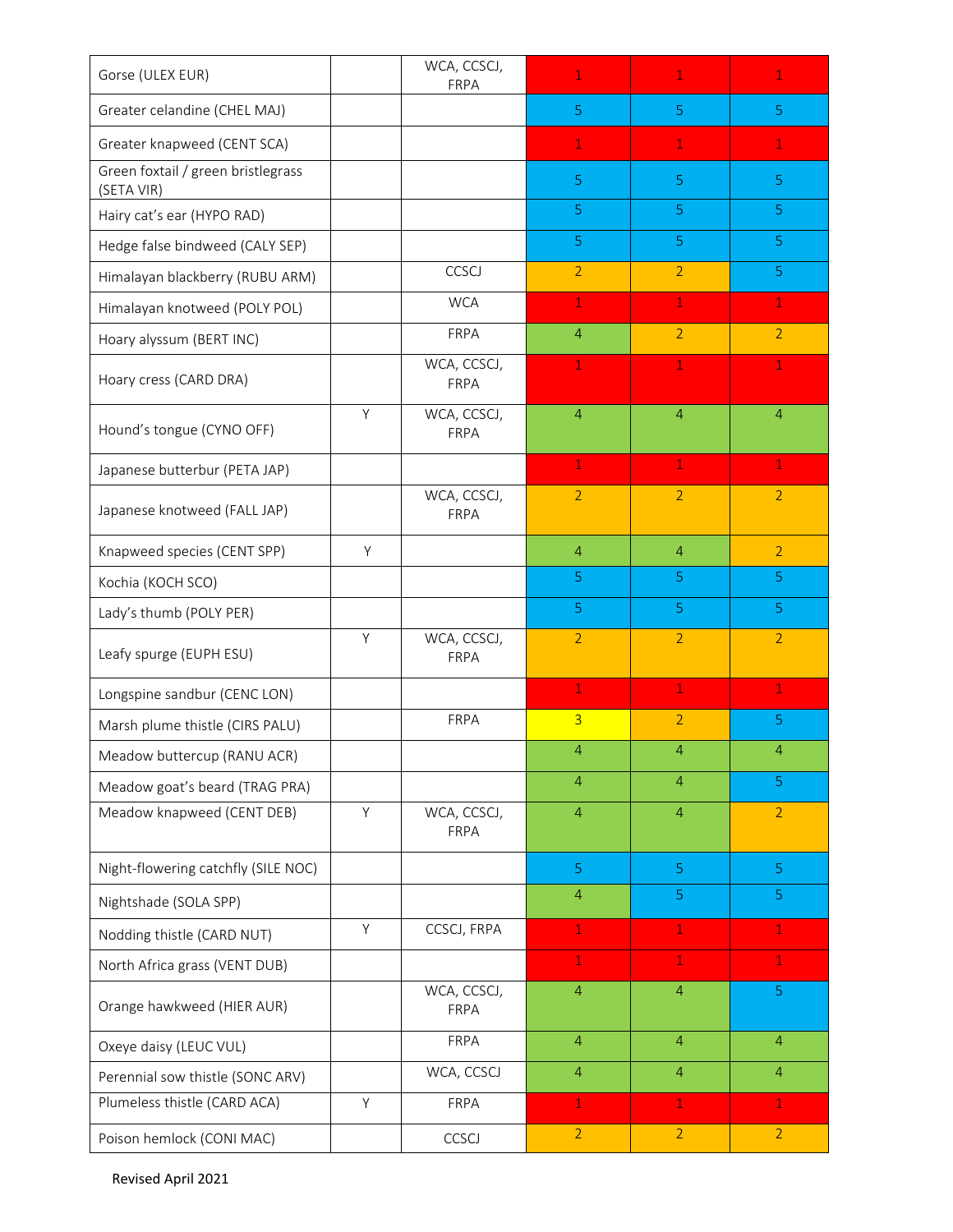| Policeman's helmet (IMPA GLA)                                                                                                      |   | CCSCJ                      | $\overline{2}$ | $\overline{2}$ | $\overline{2}$ |
|------------------------------------------------------------------------------------------------------------------------------------|---|----------------------------|----------------|----------------|----------------|
| Puncturevine (TRIB TER)                                                                                                            |   | <b>FRPA</b>                | $\mathbf{1}$   | $\mathbf{1}$   | $\mathbf{1}$   |
| Purple loosestrife (LYNT SAL)                                                                                                      | Y | WCA, CCSCJ,<br>FRPA        | $\overline{4}$ | $\overline{4}$ | $\overline{4}$ |
| Queen anne's lace / wild carrot<br>(DAUC CAR)                                                                                      |   |                            | $\overline{4}$ | 5 <sup>1</sup> | 5              |
| Rush skeletonweed (CHON JUN)                                                                                                       | Y | WCA, CCSCJ,<br><b>FRPA</b> | $\overline{2}$ | 5              | 5              |
| Russian knapweed (ACRO REP)                                                                                                        |   | FRPA                       | 5              | $\overline{5}$ | 5 <sup>1</sup> |
| Russian thistle (SALS KAL)                                                                                                         |   |                            | 5              | 5              | 5              |
| Scentless chamomile (MATR PER)                                                                                                     | Y | WCA, CCSCJ,<br>FRPA        | 5              | 5 <sub>1</sub> | $\overline{2}$ |
| Scotch broom (CYTI SCO)                                                                                                            |   | CCSCJ, FRPA                | $\overline{2}$ | $\overline{2}$ | $\overline{5}$ |
| Scotch thistle (ONOP ACA)                                                                                                          |   | FRPA                       | $\overline{2}$ | 5              | 5              |
| Short-fringed knapweed (CENT NIR)                                                                                                  | Y |                            | $\mathbf 1$    | $\mathbf{1}$   | $\mathbf{1}$   |
| Sow thistle spp (SONC SPP)                                                                                                         |   | WCA, CCSCJ                 | $\overline{4}$ | $\overline{4}$ | $\overline{4}$ |
| Spotted knapweed (CENT BIE)                                                                                                        | Y | WCA, CCSCJ,<br>FRPA        | $\overline{4}$ | $\overline{4}$ | $\overline{2}$ |
| Spurge laurel (DAPH LAU)                                                                                                           |   | CCSCJ                      | 5              | 5              | 5              |
| St. John's wort (HYPE PER)                                                                                                         | Y | CCSCJ, FRPA                | $\overline{4}$ | $\overline{4}$ | 5              |
| Sulphur cinquefoil (POTE REC)                                                                                                      |   | WCA, CCSCJ,<br>FRPA        | $\overline{4}$ | $\overline{4}$ | 5              |
| Sweet fennel (FOEN VUL)                                                                                                            |   |                            | 5              | 5              | $\overline{5}$ |
| Tansy ragwort (SENE JAC)                                                                                                           | Y | WCA, CCSCJ,<br>FRPA        | $\mathbf 1$    | 1              | 1              |
| Teasel (DIPS FUL)                                                                                                                  |   | <b>FRPA</b>                | $\overline{2}$ | $\overline{2}$ | $\overline{2}$ |
| Western Goat's Beard (TRAG DUB)                                                                                                    |   |                            | $\overline{4}$ | $\overline{4}$ | $\overline{4}$ |
| Wild chervil (ANTH SYL)                                                                                                            |   |                            | $\mathbf{1}$   | $\mathbf{1}$   | $\mathbf{1}$   |
| Wild four o'clock (MIRA NYC)                                                                                                       |   |                            | 5              | 5              | $\overline{5}$ |
| Wild parsnip (PAST SAT)                                                                                                            |   |                            | $\mathbf{1}$   | $\mathbf{1}$   | $\mathbf{1}$   |
| Wood sage (SALV NEM)                                                                                                               |   |                            | 1              | $\mathbf{1}$   | $\mathbf{1}$   |
| Wormwood (ARTE ABS)                                                                                                                |   |                            | $\overline{4}$ | $\overline{4}$ | $\overline{4}$ |
| Yellow archangel (LAMI GAL)                                                                                                        |   |                            | $\overline{2}$ | $\overline{2}$ | 5              |
| Yellow flag iris (IRI PSE)                                                                                                         |   | WCA, CCSCJ,<br>FRPA        | $\overline{2}$ | 5 <sub>1</sub> | 5              |
| Yellow hawkweed spp (HIER SPP)<br>(including: king devil, meadow,<br>polar, queen devil, spotted, tall,<br>whiplash, yellow devil) |   | FRPA (meadow)              | $\overline{4}$ | $\overline{4}$ | $\overline{4}$ |
| Yellow toadflax (LINA VUL)                                                                                                         | Y | WCA, CCSCJ,<br>FRPA        | $\overline{4}$ | $\overline{4}$ | $\overline{4}$ |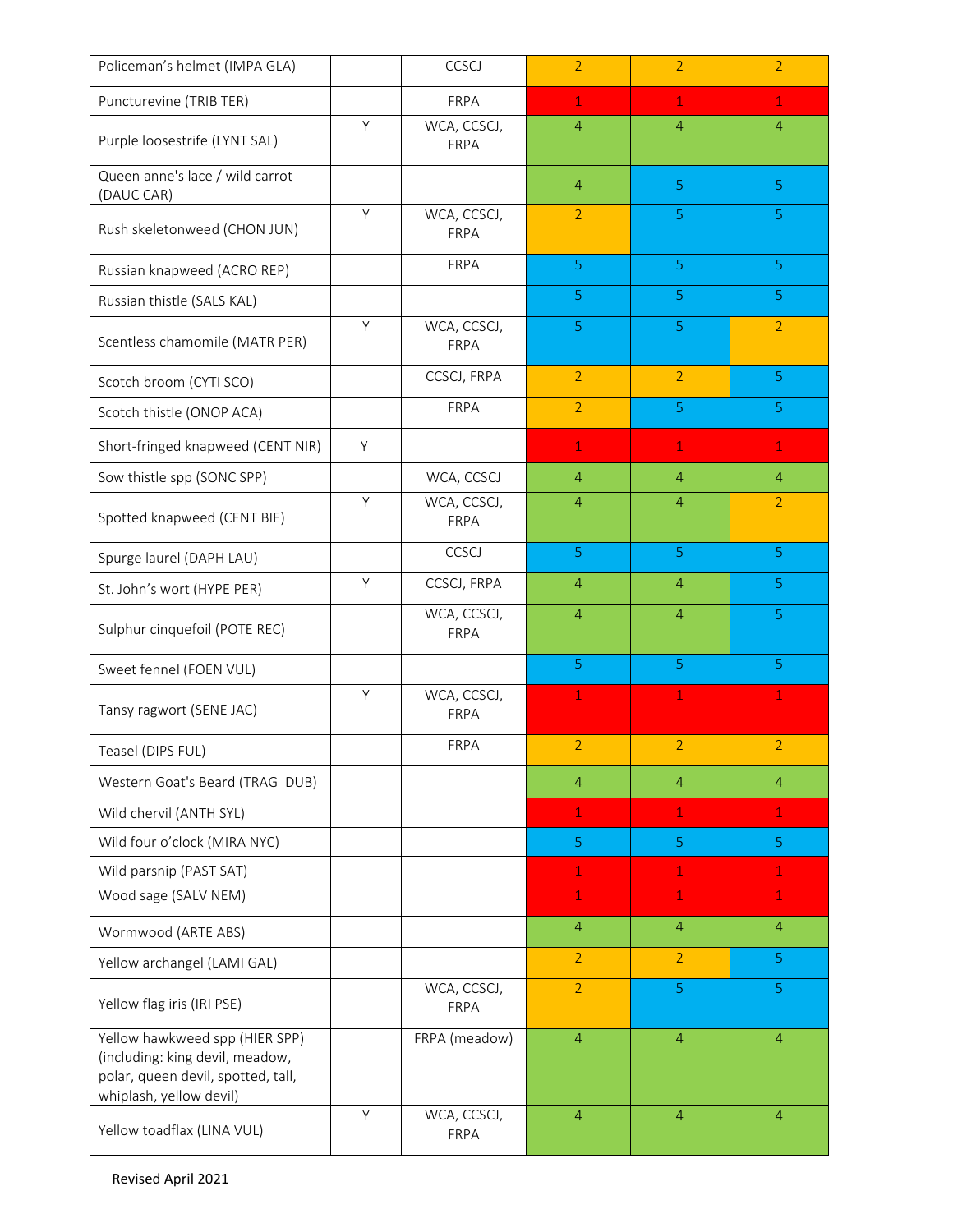<sup>1</sup> WCA= Weed Control Act; CCSCJ= Community Charter- Spheres of Concurrent Jurisdiction, Environment and Wildlife Regulation; FRPA=Forest and Range Practices Act- Invasive Plants Regulation

#### Unlisted Lower Priority Species for Columbia Shuswap

UNLISTED Lowest Priority in all IPMAs (therefore not included in ranking, some jurisdictions may choose to control - consider as priority 4)

| <b>Species Name</b>               | Rank | <b>IPMA</b> |
|-----------------------------------|------|-------------|
| Annual hawksbeard (CREP TEC)      | 6    | All         |
| <b>Bladder Campion (SILE VUL)</b> | 6    | All         |
| Cudweed (GNAP ULI)                | 6    | All         |
| Groundsel (SENE VUL)              | 6    | All         |
| Mullein (VERB THA)                | 6    | All         |
| Sheep sorrel (RUME ACE)           | 6    | All         |
| Shepherd's purse (CAPS BUR)       | 6    | All         |
| Watercress (NAST OFF)             | 6    | All         |
| White Cockle (LYCH ALB)           | 6    | All         |
| Wild buckwheat (POLY CON)         | 6    | All         |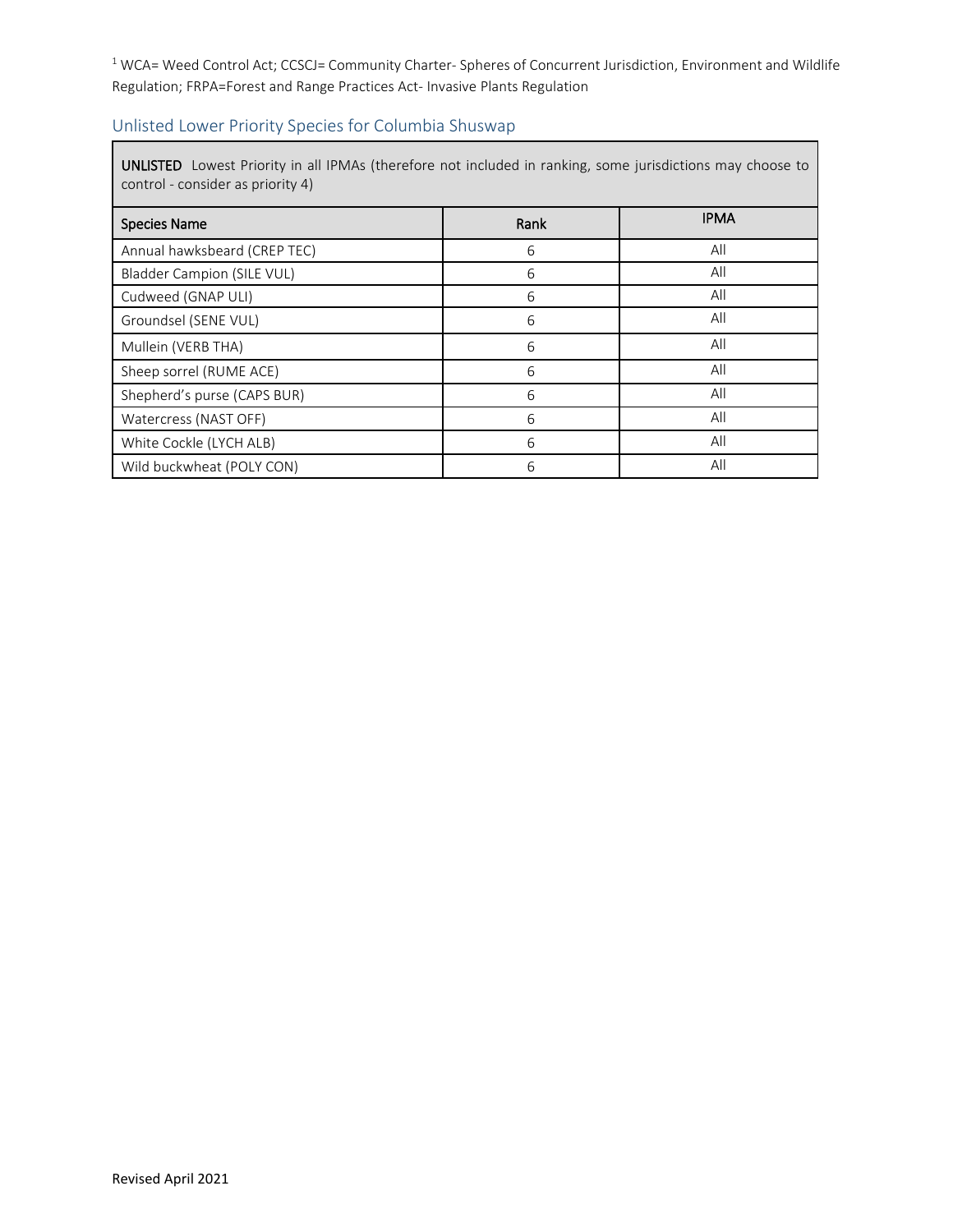# Salmon Arm IPMA Priority Plant List

|                                                                            | REGIONAL EDRR - High risk invasive plant species not currently known within the Columbia Shuswap Regional             |                                                      |
|----------------------------------------------------------------------------|-----------------------------------------------------------------------------------------------------------------------|------------------------------------------------------|
|                                                                            | District boundary or brand new incursions that are extremely limited in extent (less than 10 very small sites) within |                                                      |
|                                                                            | the Columbia Shuswap Regional District boundary. Management objective is eradication.                                 |                                                      |
| Bighead knapweed<br>$\overline{\phantom{0}}$                               | Giant knotweed<br>$\overline{\phantom{0}}$                                                                            | North Africa grass<br>$\overline{\phantom{a}}$       |
| Buffalobur<br>$\overline{\phantom{0}}$                                     | Gorse                                                                                                                 | Plumeless thistle<br>$\overline{\phantom{a}}$        |
| Bur chervil                                                                | Greater knapweed                                                                                                      | Puncturevine                                         |
| Colt's foot                                                                | Himalayan knotweed<br>$\overline{\phantom{a}}$                                                                        | Short-fringed knapweed                               |
| Common bugloss                                                             | <b>Hoary Cress</b><br>$\overline{\phantom{a}}$                                                                        | <b>Tansy Ragwort</b>                                 |
| Field scabious                                                             | Japanese butterbur<br>$\overline{\phantom{a}}$                                                                        | Wild chervil                                         |
| Garlic mustard                                                             | Longspine sandbur<br>$\overline{\phantom{0}}$                                                                         | Wild parsnip                                         |
| Giant hogweed                                                              | Nodding thistle                                                                                                       | Wood sage                                            |
|                                                                            | ERADICATION or ANNUAL CONTROL - Species are known in the IPMA but with limited distribution and/or                    |                                                      |
|                                                                            | significant potential to spread. Management objective is to control sites annually.                                   |                                                      |
| Baby's breath                                                              | Japanese knotweed<br>$\blacksquare$                                                                                   | Scotch broom<br>$\overline{\phantom{a}}$             |
| Black knapweed (BC)                                                        | Leafy spurge (BC)<br>$\overline{\phantom{a}}$                                                                         | Scotch thistle<br>$\overline{\phantom{a}}$           |
| Blueweed                                                                   | Poison hemlock                                                                                                        | Teasel                                               |
| Bohemian knotweed                                                          | Policeman's helmet                                                                                                    | Yellow archangel<br>$\frac{1}{2}$                    |
| Cypress spurge<br>$\qquad \qquad \blacksquare$                             | Rush skeletonweed (BC)                                                                                                | Yellow flag iris                                     |
| Himalayan blackberry                                                       |                                                                                                                       |                                                      |
|                                                                            | CONTAINMENT - Species are abundant (with no expectation of eradication) in certain portions of the IPMA but           |                                                      |
|                                                                            | have not yet infested all potential habitats. Containment is the management objective. Treat all sites outside of     |                                                      |
| containment lines.                                                         |                                                                                                                       |                                                      |
| Contain to gardens:                                                        | Contain to gardens Cont'd:                                                                                            | Contain to west portion of                           |
| <b>Butterfly bush</b><br>$\overline{\phantom{0}}$                          | Russian olive<br>$\blacksquare$                                                                                       | IPMA (treat Seymour Arm and                          |
| Common periwinkle                                                          | Salt cedar/Tamarisk                                                                                                   | east portion of IPMA):                               |
| English holly                                                              | Siberian elm                                                                                                          | Common tansy                                         |
| English ivy                                                                | Contain to White Lake:                                                                                                | Contain to Shuswap/                                  |
|                                                                            |                                                                                                                       |                                                      |
| Garden yellow loosestrife                                                  | Fragrant water lily                                                                                                   | Mara/White Lake:                                     |
| Goutweed                                                                   | Contain to Crazy Creek RR:                                                                                            | Eurasian water milfoil                               |
| Mountain bluet                                                             | Marsh plum thistle                                                                                                    |                                                      |
|                                                                            | ESTABLISHED (BIOCONTROL OR SITE-SPECIFIC APPROACH) - Widespread species beyond landscape-level control                |                                                      |
|                                                                            | and/or have relatively low impact. May have biocontrol (BC) available. Treat based on land management objectives.     |                                                      |
| Annual sow thistle                                                         | Hoary alyssum                                                                                                         | Purple loosestrife (BC)                              |
| Bull thistle (BC)                                                          | Hound's tongue (BC)                                                                                                   | Queen Anne's Lace                                    |
| <b>Burdock</b>                                                             | Knapweed spp. (BC)                                                                                                    | Sow thistle spp                                      |
| Canada thistle (BC)                                                        | Meadow buttercup                                                                                                      | Spotted knapweed (BC)                                |
| Caraway                                                                    | Meadow goat's beard                                                                                                   | St. John's Wort (BC)                                 |
| Chicory                                                                    | Meadow knapweed (BC)                                                                                                  | Sulphur cinquefoil                                   |
| Common comfrey                                                             | Nightshade<br>$\qquad \qquad \blacksquare$                                                                            | Western goat's beard                                 |
| Curled dock                                                                | Orange hawkweed<br>$\overline{\phantom{0}}$                                                                           | Wormwood                                             |
| Dalmatian toadflax (BC)                                                    | Oxeye daisy<br>$\overline{\phantom{0}}$                                                                               | Yellow hawkweed spp.                                 |
| Diffuse knapweed (BC)<br>$\overline{\phantom{0}}$                          | Perennial sow thistle                                                                                                 | Yellow toadflax (BC)                                 |
|                                                                            | INSUFFICIENT INFORMATION - Insufficient information for these species on their distribution, impacts, potential       |                                                      |
| for spread and/or feasibility of control. Further information is required. |                                                                                                                       |                                                      |
| Bachelor's button<br>$\overline{a}$                                        | Field bindweed<br>$\overline{a}$                                                                                      | Night-flowering catchfly<br>$\overline{\phantom{a}}$ |
| <b>Black locust</b>                                                        | Flat peavine<br>$\overline{\phantom{0}}$                                                                              | Russian knapweed<br>$\overline{\phantom{0}}$         |
| Brown knapweed                                                             | Greater celandine<br>$\overline{\phantom{0}}$                                                                         | Russian thistle                                      |
| Carpet burweed                                                             | Green foxtail<br>$\overline{\phantom{a}}$                                                                             | Scentless chamomile (BC)                             |
| Creeping buttercup                                                         | Hairy cat's ear<br>$\qquad \qquad \blacksquare$                                                                       | Spurge laurel                                        |
| Curly leaf pondweed                                                        | Hedge false bindweed<br>$\qquad \qquad \blacksquare$                                                                  | Sweet fennel                                         |
| Dame's rocket<br>Eyebright                                                 | Kochia<br>$\overline{\phantom{a}}$<br>Lady's thumb                                                                    | Wild four o'clock                                    |

*BC – biocontrol*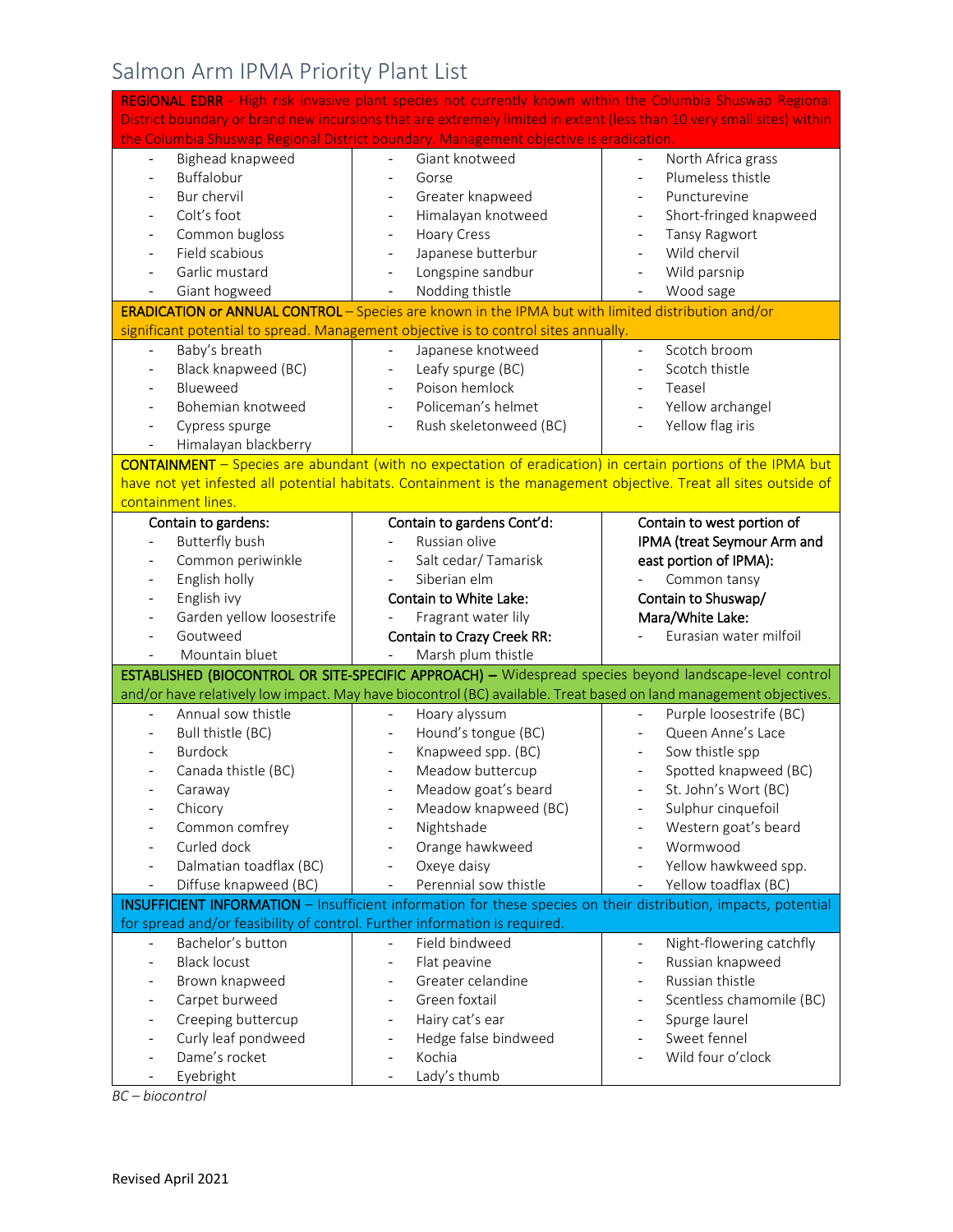# Revelstoke IPMA Priority Plant List

|                                                                            | REGIONAL EDRR - High risk invasive plant species not currently known within the Columbia Shuswap Regional             |                                                |
|----------------------------------------------------------------------------|-----------------------------------------------------------------------------------------------------------------------|------------------------------------------------|
|                                                                            | District boundary or brand new incursions that are extremely limited in extent (less than 10 very small sites) within |                                                |
|                                                                            | the Columbia Shuswap Regional District boundary. Management objective is eradication.                                 |                                                |
| Bighead knapweed<br>$\mathbb{L}^{\mathbb{N}}$                              | Giant knotweed<br>$\mathcal{L}^{\pm}$                                                                                 | North Africa grass<br>$\overline{\phantom{a}}$ |
| Buffalobur                                                                 | Gorse                                                                                                                 | Plumeless thistle                              |
| Bur chervil                                                                | Greater knapweed                                                                                                      | Puncturevine                                   |
| Colt's foot                                                                | Himalayan knotweed                                                                                                    | Short-fringed knapweed                         |
| Common bugloss                                                             | <b>Hoary Cress</b>                                                                                                    | Tansy Ragwort                                  |
| Field scabious                                                             | Japanese butterbur                                                                                                    | Wild chervil                                   |
| Garlic mustard                                                             | Longspine sandbur                                                                                                     | Wild parsnip                                   |
| Giant hogweed                                                              | Nodding thistle                                                                                                       | Wood sage                                      |
|                                                                            | ERADICATION or ANNUAL CONTROL - Species are known in the IPMA but with limited distribution and/or                    |                                                |
|                                                                            | significant potential to spread. Management objective is to control sites annually.                                   |                                                |
| Baby's breath<br>$\blacksquare$                                            | Hoary alyssum<br>$\overline{\phantom{a}}$                                                                             | Policeman's helmet<br>$\blacksquare$           |
| Black knapweed (BC)                                                        | Japanese knotweed                                                                                                     | Scotch broom                                   |
| Blueweed                                                                   | Leafy spurge (BC)                                                                                                     | Teasel                                         |
| Bohemian knotweed                                                          | Marsh plume thistle                                                                                                   | Yellow archangel                               |
| Himalayan blackberry                                                       | Poison hemlock                                                                                                        |                                                |
|                                                                            | <b>CONTAINMENT</b> - Species are abundant (with no expectation of eradication) in certain portions of the IPMA but    |                                                |
|                                                                            | have not yet infested all potential habitats. Containment is the management objective. Treat all sites outside of     |                                                |
| containment lines.                                                         |                                                                                                                       |                                                |
| Contain to gardens:                                                        | Contain to gardens Cont'd:                                                                                            | Contain to southern portion of                 |
| <b>Butterfly bush</b><br>$\blacksquare$                                    | Goutweed                                                                                                              | IPMA:                                          |
| Common periwinkle                                                          | Mountain bluet                                                                                                        | Common tansy                                   |
| English holly                                                              | Russian olive                                                                                                         | Contain to Revelstoke and                      |
|                                                                            |                                                                                                                       |                                                |
| English ivy<br>$\blacksquare$                                              | Salt cedar/ Tamarisk                                                                                                  | <b>Arrow Reservoirs:</b>                       |
| Garden yellow loosestrife                                                  | Siberian elm                                                                                                          | Eurasian water milfoil                         |
|                                                                            | ESTABLISHED (BIOCONTROL OR SITE-SPECIFIC APPROACH) - Widespread species beyond landscape-level control                |                                                |
|                                                                            | and/or have relatively low impact. May have biocontrol (BC) available. Treat based on land management objectives.     |                                                |
| Annual sow thistle                                                         | Diffuse knapweed (BC)                                                                                                 | Purple loosestrife (BC)                        |
| Bull thistle (BC)<br>$\overline{\phantom{a}}$                              | Hound's tongue (BC)                                                                                                   | Sow thistle spp.                               |
| <b>Burdock</b>                                                             | Knapweed spp. (BC)                                                                                                    | Spotted knapweed (BC)                          |
| Canada thistle (BC)                                                        | Meadow buttercup                                                                                                      | St. John's Wort (BC)<br>$\frac{1}{2}$          |
| Caraway                                                                    | Meadow goat's beard                                                                                                   | Sulphur cinquefoil                             |
| Chicory                                                                    | Meadow knapweed (BC)                                                                                                  | Western goat's beard                           |
| Common comfrey                                                             | Orange hawkweed                                                                                                       | Wormwood                                       |
| Curled dock                                                                | Oxeye daisy                                                                                                           | Yellow hawkweed spp.                           |
| Dalmatian toadflax (BC)                                                    | Perennial sow thistle                                                                                                 | Yellow toadflax (BC)                           |
|                                                                            | INSUFFICIENT INFORMATION - Insufficient information for these species on their distribution, impacts, potential       |                                                |
| for spread and/or feasibility of control. Further information is required. |                                                                                                                       |                                                |
| Bachelor's button<br>$\overline{\phantom{a}}$                              | Flat peavine                                                                                                          | Queen Anne's Lace<br>$\blacksquare$            |
| <b>Black locust</b>                                                        | Fragrant water lily                                                                                                   | Rush skeletonweed (BC)                         |
| Brown knapweed                                                             | Greater celandine                                                                                                     | Russian knapweed                               |
| Carpet burweed                                                             | Green foxtail                                                                                                         | Russian thistle                                |
| Creeping buttercup                                                         | Hairy cat's ear                                                                                                       | Scentless chamomile (BC)                       |
| Curly leaf pondweed                                                        | Hedge false bindweed                                                                                                  | Scotch thistle                                 |
| Cypress spurge                                                             | Kochia                                                                                                                | Spurge laurel                                  |
| Dame's rocket                                                              | Lady's thumb                                                                                                          | Sweet fennel                                   |
| Eyebright<br>Field bindweed                                                | Night-flowering catchfly<br>Nightshade                                                                                | Wild four o'clock<br>Yellow flag iris          |

*BC – biocontrol*